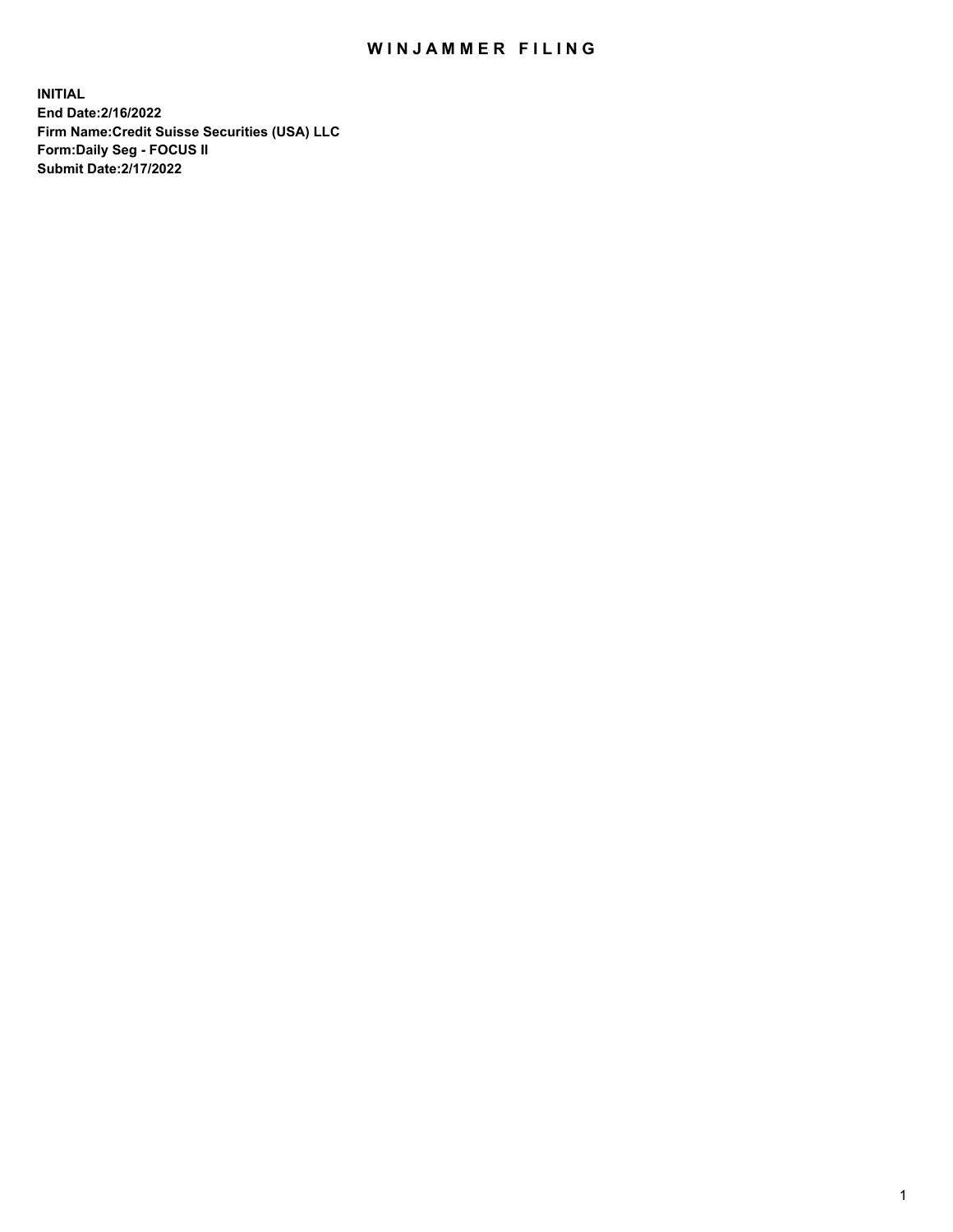**INITIAL End Date:2/16/2022** 

## **Firm Name:Credit Suisse Securities (USA) LLC Form:Daily Seg - FOCUS II Submit Date:2/17/2022**

## **Daily Segregation - Cover Page**

| Name of Company                                                                   | <b>Credit Suisse Securities (USA)</b><br><b>LLC</b> |
|-----------------------------------------------------------------------------------|-----------------------------------------------------|
| <b>Contact Name</b>                                                               | <b>Alexander Baptiste</b>                           |
| <b>Contact Phone Number</b>                                                       | 919-994-6223                                        |
| <b>Contact Email Address</b>                                                      | alexander.baptiste@credit-suiss<br>e.com            |
| FCM's Customer Segregated Funds Residual Interest Target (choose one):            |                                                     |
| a. Minimum dollar amount: ; or                                                    |                                                     |
| b. Minimum percentage of customer segregated funds required:% ; or                | $\frac{0}{5}$                                       |
| c. Dollar amount range between: and; or                                           | 0 <sub>0</sub>                                      |
| d. Percentage range of customer segregated funds required between:% and%.         | 0 <sub>0</sub>                                      |
| FCM's Customer Secured Amount Funds Residual Interest Target (choose one):        |                                                     |
| a. Minimum dollar amount: ; or                                                    | $\frac{0}{5}$                                       |
| b. Minimum percentage of customer secured funds required:% ; or                   |                                                     |
| c. Dollar amount range between: and; or                                           | 0 <sub>0</sub>                                      |
| d. Percentage range of customer secured funds required between:% and%.            | 0 <sub>0</sub>                                      |
| FCM's Cleared Swaps Customer Collateral Residual Interest Target (choose one):    |                                                     |
| a. Minimum dollar amount: ; or                                                    | $\frac{0}{5}$                                       |
| b. Minimum percentage of cleared swaps customer collateral required:% ; or        |                                                     |
| c. Dollar amount range between: and; or                                           | 0 <sub>0</sub>                                      |
| d. Percentage range of cleared swaps customer collateral required between:% and%. | 0 <sub>0</sub>                                      |

Attach supporting documents CH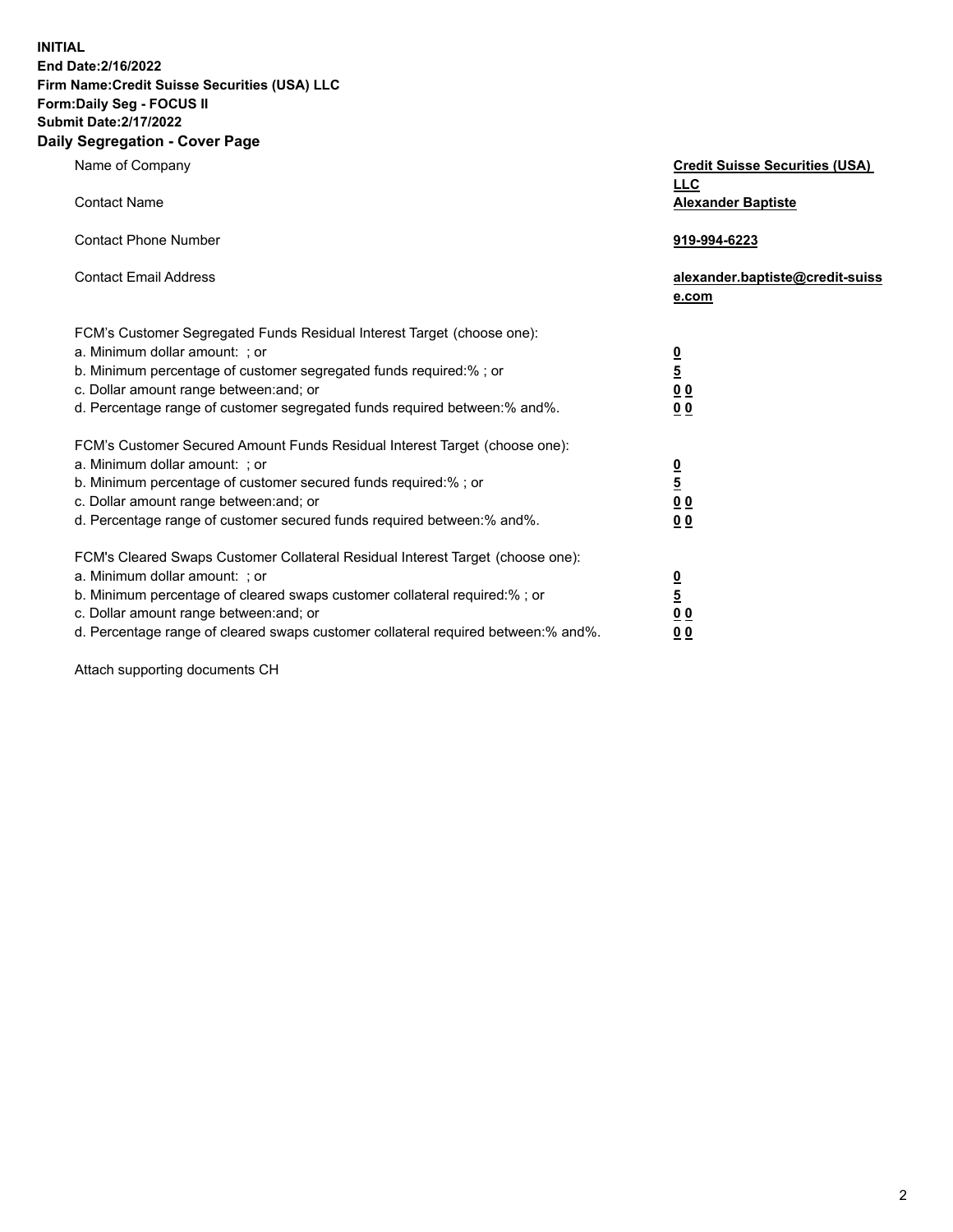**INITIAL End Date:2/16/2022 Firm Name:Credit Suisse Securities (USA) LLC Form:Daily Seg - FOCUS II Submit Date:2/17/2022** 

## **Daily Segregation - Secured Amounts**

|     | Foreign Futures and Foreign Options Secured Amounts                                               |                                   |
|-----|---------------------------------------------------------------------------------------------------|-----------------------------------|
|     | Amount required to be set aside pursuant to law, rule or regulation of a foreign                  | $0$ [7305]                        |
|     | government or a rule of a self-regulatory organization authorized thereunder                      |                                   |
| 1.  | Net ledger balance - Foreign Futures and Foreign Option Trading - All Customers                   |                                   |
|     | A. Cash                                                                                           | 4,421,812,385 [7315]              |
|     | B. Securities (at market)                                                                         | 740,151,879 [7317]                |
| 2.  | Net unrealized profit (loss) in open futures contracts traded on a foreign board of trade         | -2,227,971,133 [7325]             |
| 3.  | Exchange traded options                                                                           |                                   |
|     | a. Market value of open option contracts purchased on a foreign board of trade                    | 8,093,150 [7335]                  |
|     | b. Market value of open contracts granted (sold) on a foreign board of trade                      | $-1,280,155$ [7337]               |
| 4.  | Net equity (deficit) (add lines 1. 2. and 3.)                                                     | 2,940,806,126 [7345]              |
| 5.  | Account liquidating to a deficit and account with a debit balances - gross amount                 | 130,958,138 [7351]                |
|     | Less: amount offset by customer owned securities                                                  | -130,755,888 [7352]202,250 [7354] |
| 6.  | Amount required to be set aside as the secured amount - Net Liquidating Equity                    | 2,941,008,376 [7355]              |
|     | Method (add lines 4 and 5)                                                                        |                                   |
| 7.  | Greater of amount required to be set aside pursuant to foreign jurisdiction (above) or line<br>6. | 2,941,008,376 [7360]              |
|     | FUNDS DEPOSITED IN SEPARATE REGULATION 30.7 ACCOUNTS                                              |                                   |
| 1.  | Cash in banks                                                                                     |                                   |
|     | A. Banks located in the United States                                                             | 56,737,798 [7500]                 |
|     | B. Other banks qualified under Regulation 30.7                                                    | 272,954,317 [7520]329,692,115     |
|     |                                                                                                   | [7530]                            |
| 2.  | <b>Securities</b>                                                                                 |                                   |
|     | A. In safekeeping with banks located in the United States                                         | 740,151,879 [7540]                |
|     | B. In safekeeping with other banks qualified under Regulation 30.7                                | 0 [7560] 740,151,879 [7570]       |
| 3.  | Equities with registered futures commission merchants                                             |                                   |
|     | A. Cash                                                                                           | $0$ [7580]                        |
|     | <b>B.</b> Securities                                                                              | $0$ [7590]                        |
|     | C. Unrealized gain (loss) on open futures contracts                                               | $0$ [7600]                        |
|     | D. Value of long option contracts                                                                 | $0$ [7610]                        |
|     | E. Value of short option contracts                                                                | 0 [7615]0 [7620]                  |
| 4.  | Amounts held by clearing organizations of foreign boards of trade                                 |                                   |
|     | A. Cash                                                                                           | $0$ [7640]                        |
|     | <b>B.</b> Securities                                                                              | $0$ [7650]                        |
|     | C. Amount due to (from) clearing organization - daily variation                                   | $0$ [7660]                        |
|     | D. Value of long option contracts                                                                 | $0$ [7670]                        |
|     | E. Value of short option contracts                                                                | 0 [7675]0 [7680]                  |
| 5.  | Amounts held by members of foreign boards of trade                                                |                                   |
|     | A. Cash                                                                                           | 5,235,382,482 [7700]              |
|     | <b>B.</b> Securities                                                                              | $0$ [7710]                        |
|     | C. Unrealized gain (loss) on open futures contracts                                               | $-2,323,695,100$ [7720]           |
|     | D. Value of long option contracts                                                                 | 8,093,150 [7730]                  |
|     | E. Value of short option contracts                                                                | -1,280,155 [7735]2,918,500,377    |
|     |                                                                                                   | [7740]                            |
| 6.  | Amounts with other depositories designated by a foreign board of trade                            | $0$ [7760]                        |
| 7.  | Segregated funds on hand                                                                          | $0$ [7765]                        |
| 8.  | Total funds in separate section 30.7 accounts                                                     | 3,988,344,371 [7770]              |
| 9.  | Excess (deficiency) Set Aside for Secured Amount (subtract line 7 Secured Statement               | 1,047,335,995 [7380]              |
|     | Page 1 from Line 8)                                                                               |                                   |
| 10. | Management Target Amount for Excess funds in separate section 30.7 accounts                       | 147,050,419 [7780]                |
| 11. | Excess (deficiency) funds in separate 30.7 accounts over (under) Management Target                | 900,285,576 [7785]                |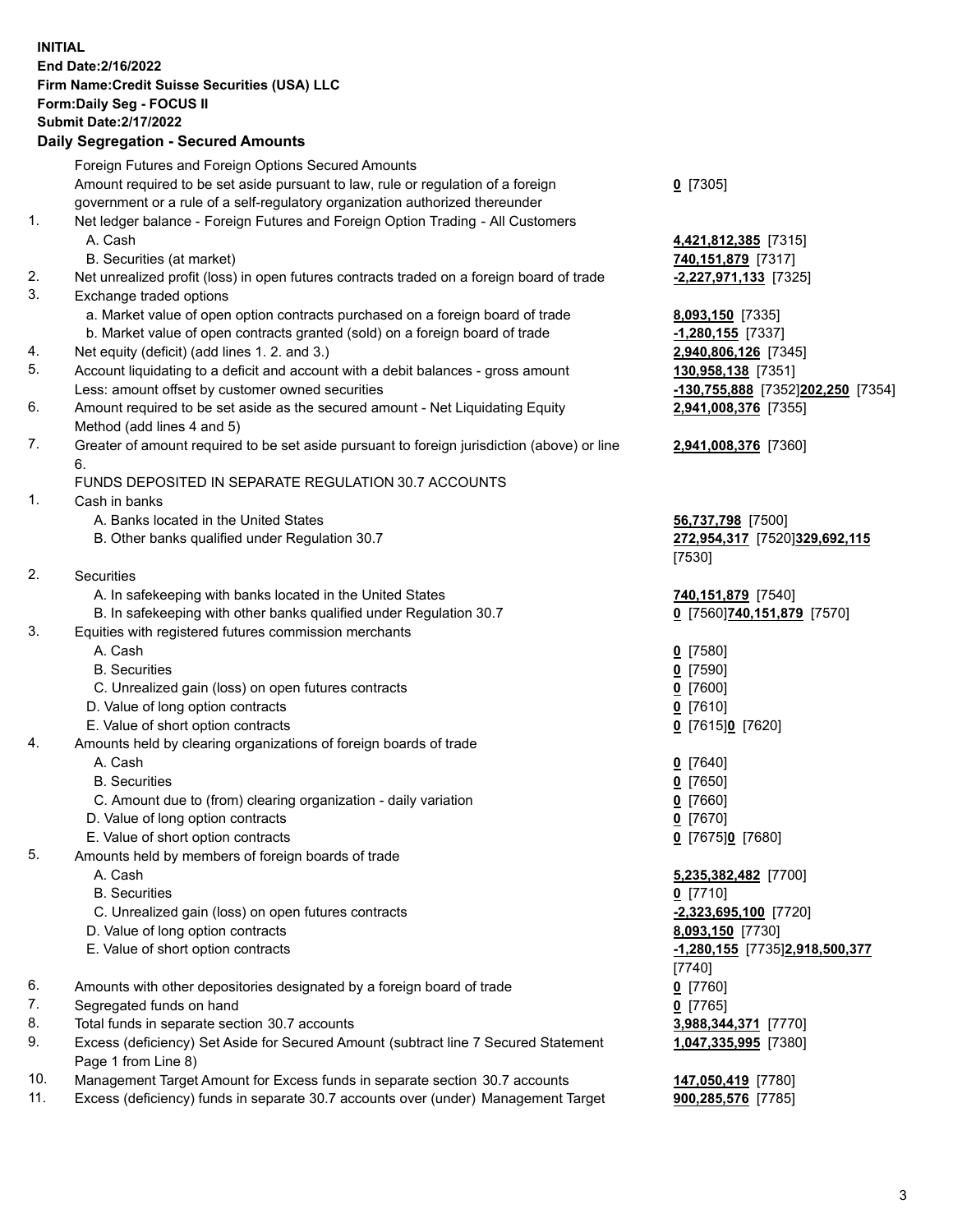15. Management Target Amount for Excess funds in segregation **102,363,865** [7194] 16. Excess (deficiency) funds in segregation over (under) Management Target Amount **84,300,323** [7198] **INITIAL End Date:2/16/2022 Firm Name:Credit Suisse Securities (USA) LLC Form:Daily Seg - FOCUS II Submit Date:2/17/2022 Daily Segregation - Segregation Statement**  SEGREGATION REQUIREMENTS(Section 4d(2) of the CEAct) 1. Net ledger balance A. Cash **1,495,510,367** [7010] B. Securities (at market) **778,596,357** [7020] 2. Net unrealized profit (loss) in open futures contracts traded on a contract market **-265,755,245** [7030] 3. Exchange traded options A. Add market value of open option contracts purchased on a contract market **108,256,048** [7032] B. Deduct market value of open option contracts granted (sold) on a contract market **-69,413,062** [7033] 4. Net equity (deficit) (add lines 1, 2 and 3) **2,047,194,465** [7040] 5. Accounts liquidating to a deficit and accounts with debit balances - gross amount **7,558,014** [7045] Less: amount offset by customer securities **and the securities -7,475,179** [7047] **82,835** [7050] 6. Amount required to be segregated (add lines 4 and 5) **2,047,277,300** [7060] FUNDS IN SEGREGATED ACCOUNTS 7. Deposited in segregated funds bank accounts A. Cash **359,425,860** [7070] B. Securities representing investments of customers' funds (at market) **0** [7080] C. Securities held for particular customers or option customers in lieu of cash (at **625,430,052** [7090] market) 8. Margins on deposit with derivatives clearing organizations of contract markets A. Cash **1,069,905,300** [7100] B. Securities representing investments of customers' funds (at market) **0** [7110] C. Securities held for particular customers or option customers in lieu of cash (at **153,166,305** [7120] market) 9. Net settlement from (to) derivatives clearing organizations of contract markets **-12,993,299** [7130] 10. Exchange traded options A. Value of open long option contracts **108,256,048** [7132] B. Value of open short option contracts **-69,413,062** [7133] 11. Net equities with other FCMs A. Net liquidating equity **164,284** [7140] B. Securities representing investments of customers' funds (at market) **0** [7160] C. Securities held for particular customers or option customers in lieu of cash (at **0** [7170] market) 12. Segregated funds on hand **0** [7150] 13. Total amount in segregation (add lines 7 through 12) **2,233,941,488** [7180] 14. Excess (deficiency) funds in segregation (subtract line 6 from line 13) **186,664,188** [7190]

Excess